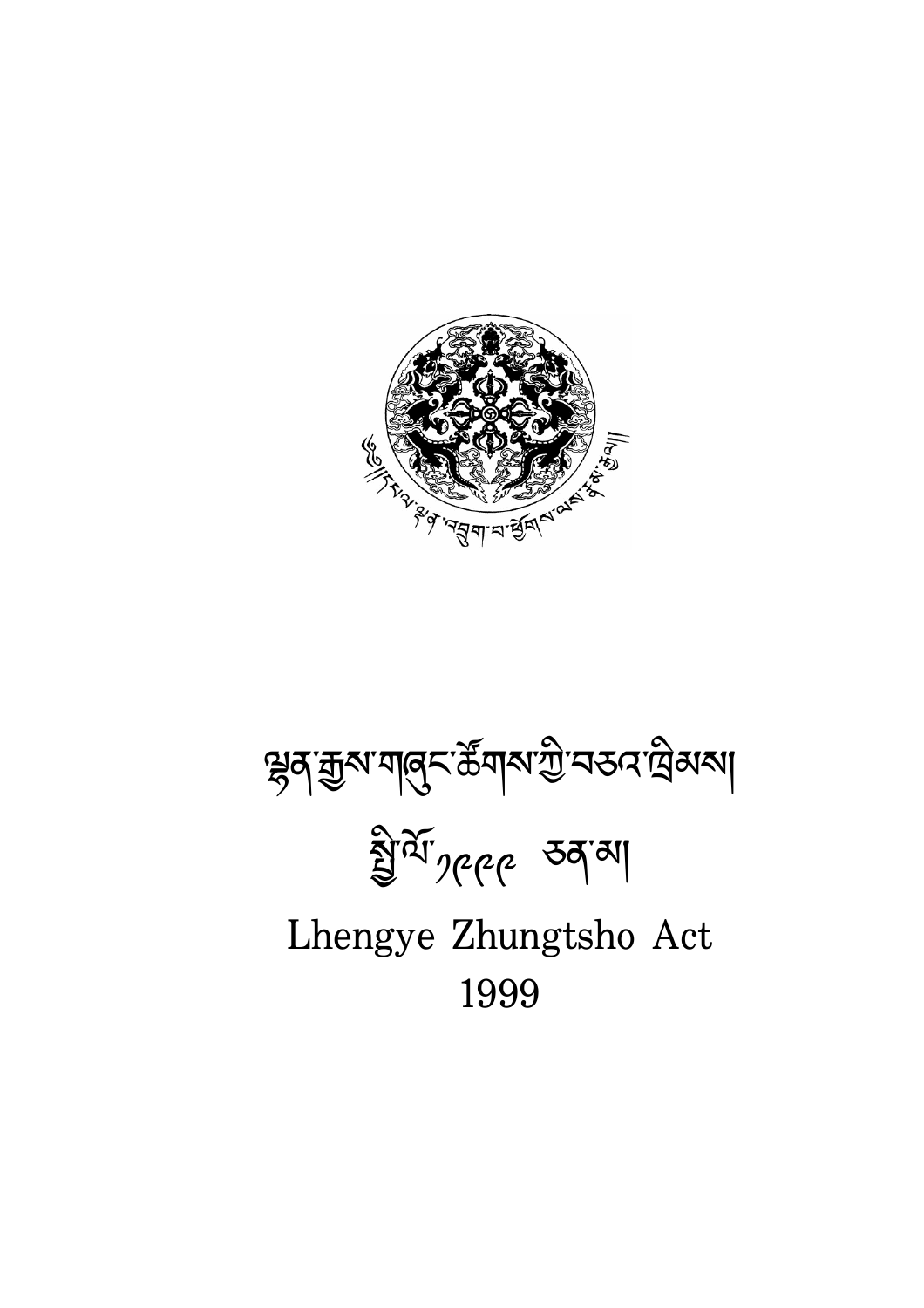#### **CHATHRIM FOR THE LHENGYE ZHUNGTSHOG, 1999**

#### **Preamble**

Whereas, on  $17<sup>th</sup>$  December 1907, the whole body of the Clergy, the State Councilors, the Penlops and Dzongpons of all the regions and Dzongkhags, and the representatives of the people, in order to promote peace, progress, prosperity and stability in the country, and to strengthen the security and sovereignty of the Land of the Glorious Palden Drukpa, unanimously elected Trongsa Penlop, Gongsar Ugyen Wangchuck as the first hereditary Monarch of Bhutan;

Whereas, His Majesty King Jigme Singye Wangchuk, the Fourth Druk Gyalpo, has since gifted Bhutan with a unique system of government suitable to the ideals of the people of Bhutan, based on the principles of decentralization and people's participation in the decision making process of the country, in order to bring progress and prosperity to the Bhutanese people and to safeguard the national interest and security of the land of the glorious Palden Drukpa;

Whereas, His Majesty has further ordained, through a Royal Kasho issued on the eve of the 76th Session of the National Assembly in 1998, that Bhutan must be ensured to always have a system of government which enjoys the mandate of the people, provides clean and efficient governance, and also has an in-built mechanism of checks and balances to safeguard the national interest and security, protect and preserve the country's rich natural and cultural heritage, and maintain its sovereign, independent status;

Now, therefore, with the devolution of full executive powers to an elected Council of Ministers through the Royal Kasho, the National Assembly of Bhutan, during its  $77<sup>th</sup>$  session, enacts this Chathrim for the Lhengye Zhungtshog, the executive branch of the Government, on this day  $26<sup>th</sup>$ of July, 1999 corresponding to the  $13<sup>th</sup>$  day of 6<sup>th</sup> month of the Earth Hare Year.

# **1. Short Title**

(1) These Rules and Regulations shall be called the Chathrim for the Lhengye Zhungtshog of the Female Earth Hare Year, corresponding to the year Nineteen Hundred and Ninety Nine.

#### **2. Commencement and Extent**

- (1) It shall come into force on the  $13<sup>th</sup>$  day of the 6<sup>th</sup> month of the Female Earth Hare Year, corresponding to  $26<sup>th</sup>$  July, 1999.
- (2) It shall extend to the whole of the Kingdom of Bhutan.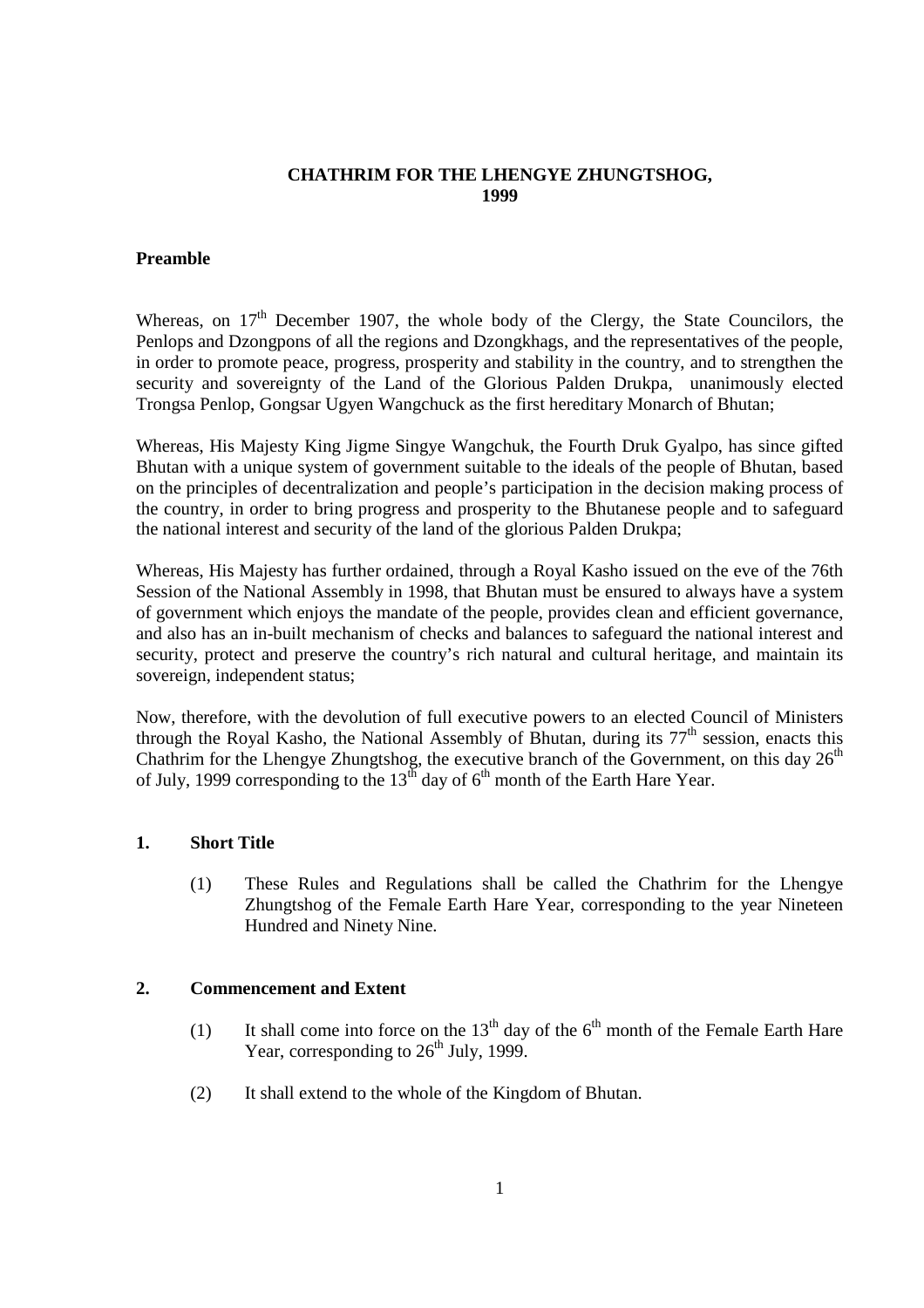## **3. Repeal and Amendment**

- (1) This Chathrim shall supersede all previous Rules and Regulations of the Lhengye Zhungtshog.
- (2) The Chathrim may be amended by the National Assembly of Bhutan.

# **4. Composition of the Lhengye Zhungtshog**

- (1) The Lhengye zhungtshog shall consist of the elected Ministers, members of the Royal Advisory Council and the Kalyon.
- (2) The election procedure for the Royal Advisory Councilors shall be in accordance with the Chathrim for the Royal Advisory Council.
- (3) The election procedure for the Ministers shall be as follows:

## **(a) Eligibility**

A ministerial candidate for the Lhengye Zhungtshog shall be:

- (i) a natural born citizen of Bhutan;
- (ii) a citizen of Bhutan not married to a foreign national;
- (iii) a person who has held senior government posts at the rank of Secretary to the Royal Government and above;
- (iv) a person capable of shouldering the responsibilities of this high office with integrity and honesty; and
- (v) a person who has unwavering loyalty and dedication to the Tsa-Wa-Sum.

# **(b) Nomination Procedure**

The ministerial candidates for the Lhengye Zhungtshog shall be:

- (i) nominated by His Majesty the King from among the persons who have held senior government posts at the rank of Secretary to the Royal Government and above; and
- (ii) a biodata of each candidate will be circulated among the Hon'ble members of the National Assembly, and also read out in the house, before the candidates are elected through secret ballot.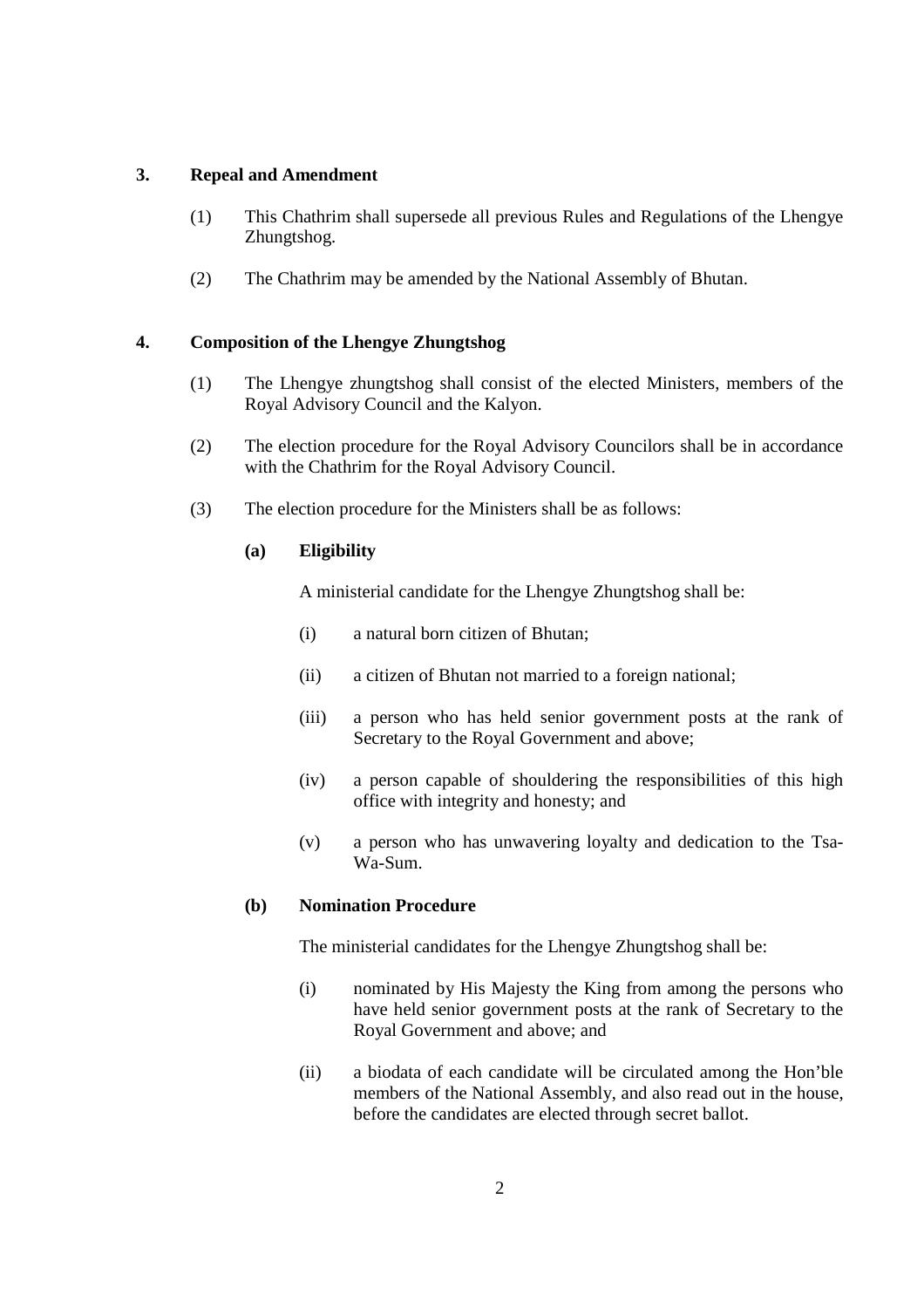## **(c) Election Procedure**

- (i) The ministerial candidates securing 51 percent and above of the votes cast through secret ballot shall be considered elected.
- (ii) The scarf of office and the portfolios for the elected ministers of the Lhengye Zhungtshog shall be awarded by His Majesty the King.
- (iii) The ministerial candidates and their supporters shall not indulge in any illegal or improper means for securing their election through such acts as bribery, favour, intimidation or misuse of status and official position. Where an allegation on such activities for securing votes before or during the election in the National Assembly is made, the Speaker shall appoint a Commission comprising members of the National Assembly to investigate the matter. If the allegation is found to be true, the candidate shall be disqualified for fraud and deceit and the case shall be forwarded to the High Court for adjudication.
- (iv) The supporters of the disqualified candidate involved in such cases shall be liable for prosecution under the laws of the country.

#### **(d) Oath of Affirmation and Secrecy**

(i) After receiving the scarf of office, the Cabinet Minister, before entering upon the execution of his office, shall make the following solemn declaration in writing:-

> "I solemnly pledge that I will faithfully serve His Majesty the Druk Gyalpo and execute the Office of Minister of the Kingdom of Bhutan with unwavering Tha-Damtsi and constant awareness of the principle of Ley-Jumdre, and that I will endeavour with full effort of Lui-Ngag-Yi-Sum (Body, Speech and Mind) to preserve, protect and defend the Tsa-Wa-Sum. I also give my pledge to maintain full confidentiality and secrecy of all matters of office pertaining to the security and national interest of the Kingdom of Bhutan.

> In witness thereof, I invoke the sacred names of the Guardian Deities of the glorious Palden Drukpa and take this Oath of Allegiance and Secrecy."

> > Signature of the Cabinet Minister.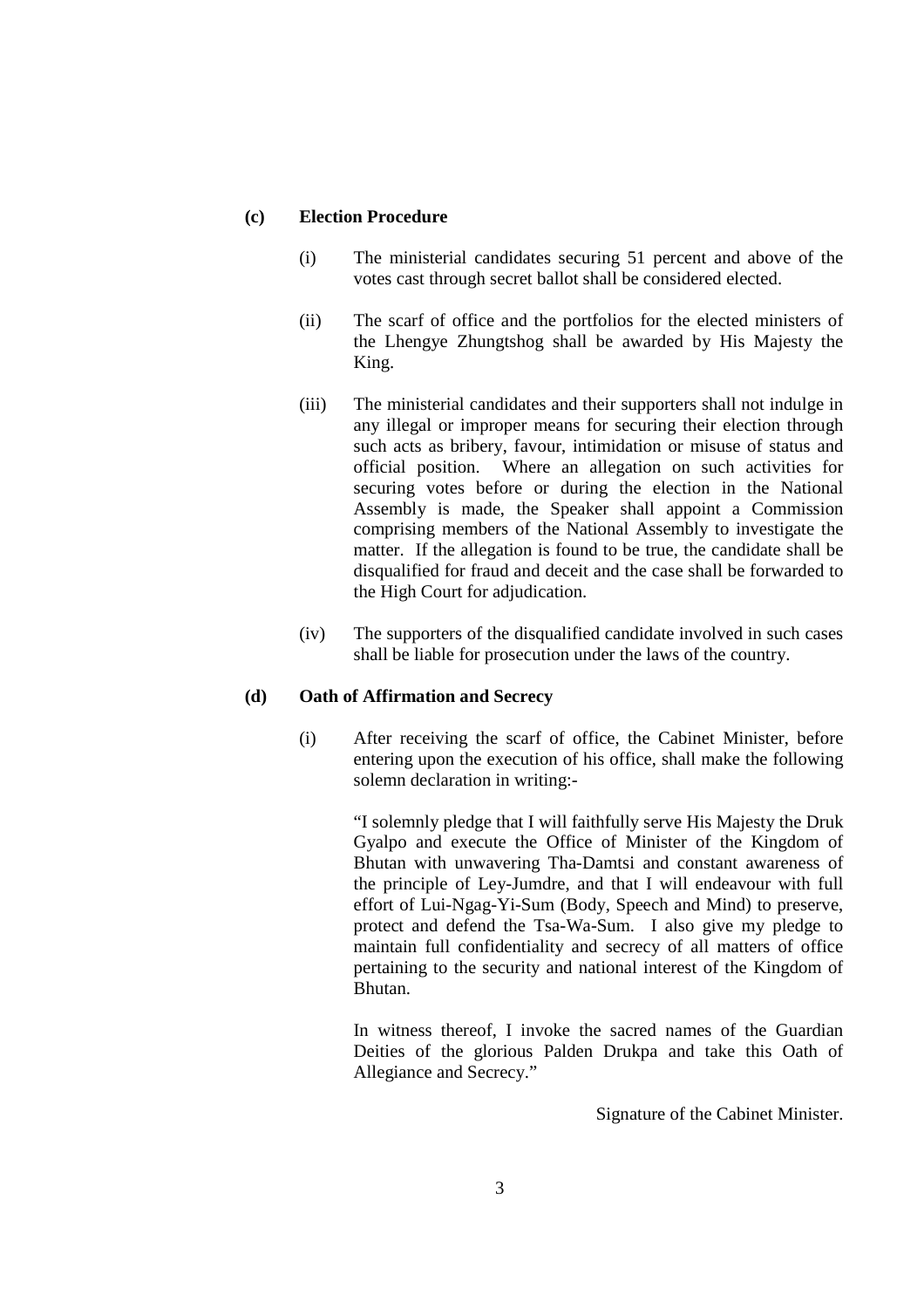## **(e) Tenure of Office**

- (i) A Cabinet Minister shall serve for a term of five years upon which the minister shall submit his/her resignation to His Majesty the King. If the minister is nominated for another term of office by His Majesty the King, he/she shall face a vote of confidence in the National Assembly.
- (ii) A minister shall not serve for more than two full consecutive terms.

#### **5. Functions and Procedures of the Lhengye Zhungtshog**

- (1) The Chairmanship of the Lhengye Zhungtshog shall be held on a rotation basis among the ministers for a term of one year each on the basis of the number of votes secured in their election. In case of two or more ministers securing equal number of votes in the election, drawing of lots shall be resorted to.
- (2) The ministerial candidate who secures the highest number of votes in the election shall be the first Chairman of the Lhengye Zhungtshog.
- (3) The Lhengye Zhungtshog shall meet as and when necessary.
- (4) The Lhengye Zhungtshog shall not be convened without two-thirds of its members present.
- (5) Decisions of the Lhengye Zhungtshog shall be taken by consensus. If the members fail to arrive at a consensus, the decision shall be taken on the basis of a two-thirds majority.
- (6) During the absence of the Chairman, the Minister who secured the highest number of votes immediate to that of the incumbant Chairman in the order of succession shall act as officiating Chairman.
- (7) The agenda and the resolutions of the Lhengye Zhungtshog shall be maintained in Dzongkha.
- (8) The members of the Lhengye Zhungtshog shall express their opinions freely and frankly while deliberating issues concerning the well-being and interest of the nation and not express contrary views outside the meeting hall of the Lhengye Zhungtshog.
- (9) Any member of the Lhengye Zhungtshog may submit proposals for deliberation in writing to the Chairman.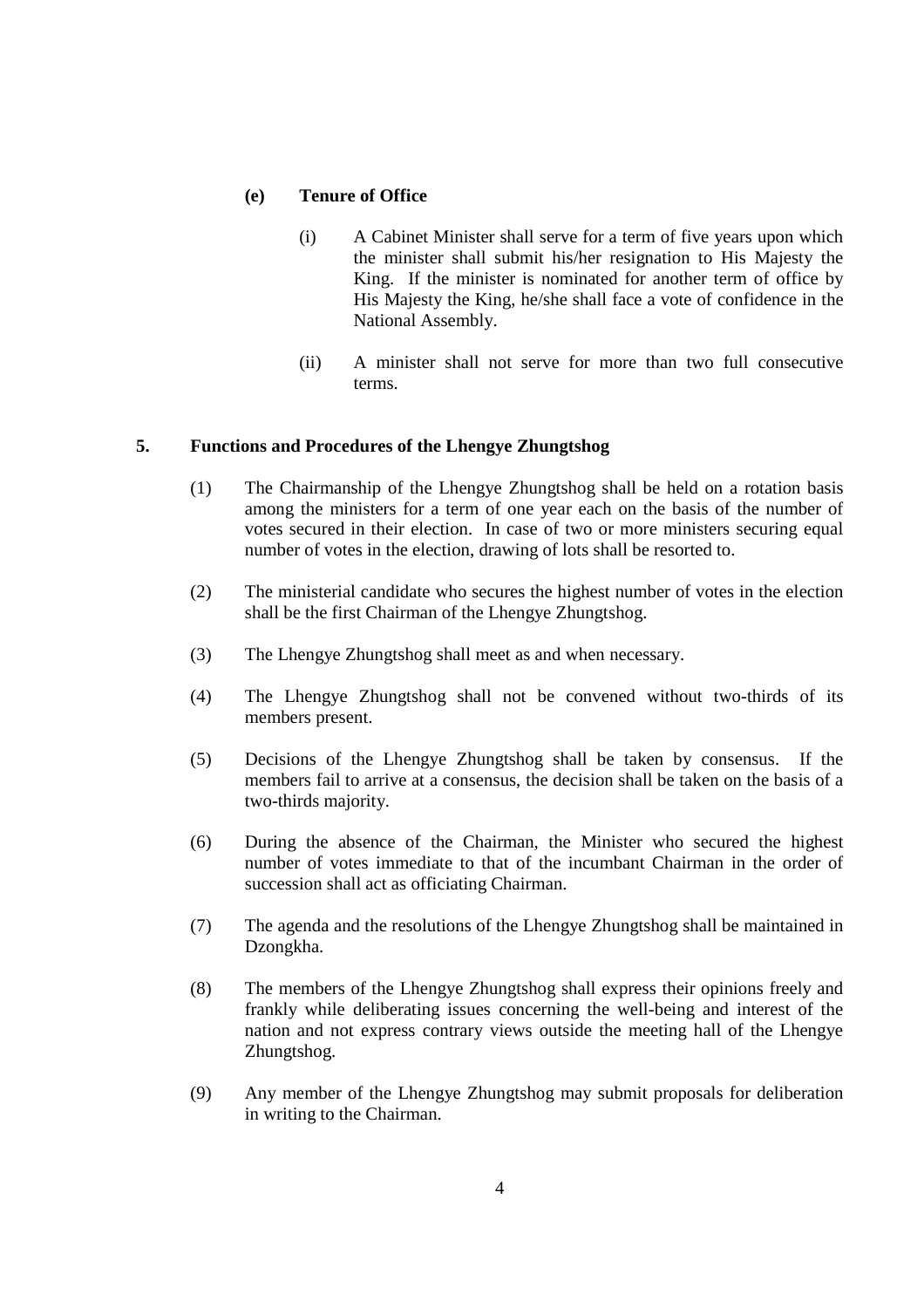(10) The authority to amend or repeal the decisions taken by the Lhengye Zhungtshog shall be vested only in His Majesty the King and the National Assembly.

## **6. Powers and Responsibilities of the Lhengye Zhungtshog**

- (1) The executive power of the Royal Government of Bhutan is derived from His Majesty the King through the Royal Kasho devolving full executive powers of governance to elected Council of Ministers.
- (2) The Lhengye zhungtshog shall be the highest executive body, and its members shall be collectively responsible to His Majesty the King and the National Assembly.
- (3) The Lhengye Zhungtshog shall ensure the preservation and promotion of the established institutions of the Kingdom, both religious and secular, and the rich traditions and cultural values of Bhutan that embody its unique national identity and strengthen its status as a sovereign, independent country.
- (4) All acts, treaties and conventions, and important national policies shall be submitted to the National Assembly through the Lhengye Zhungtshog for enactment and approval.
- (5) The Lhengye Zhungtshog shall implement the national policies.
- (6) The Lhengye zhungtshog shall keep His Majesty the King fully informed on all matters concerning the security and sovereignty of the country.
- (7) The prerogative to dissolve the Lhengye zhungtshog, if necessary in the interest of the country, shall vest in His Majesty the King.
- (8) The Lhengye Zhungtshog shall exercise executive power in conformity with the laws of the country and shall be accountable to His Majesty the King and the National Assembly of Bhutan.

## **7. Responsibilities of the Chairman**

The responsibilities of the Chairman shall be:

- (a) to serve as Head of the Government;
- (b) to preside over the sessions of the Lhengye Zhungtshog;
- (c) to submit reports to His Majesty the King; and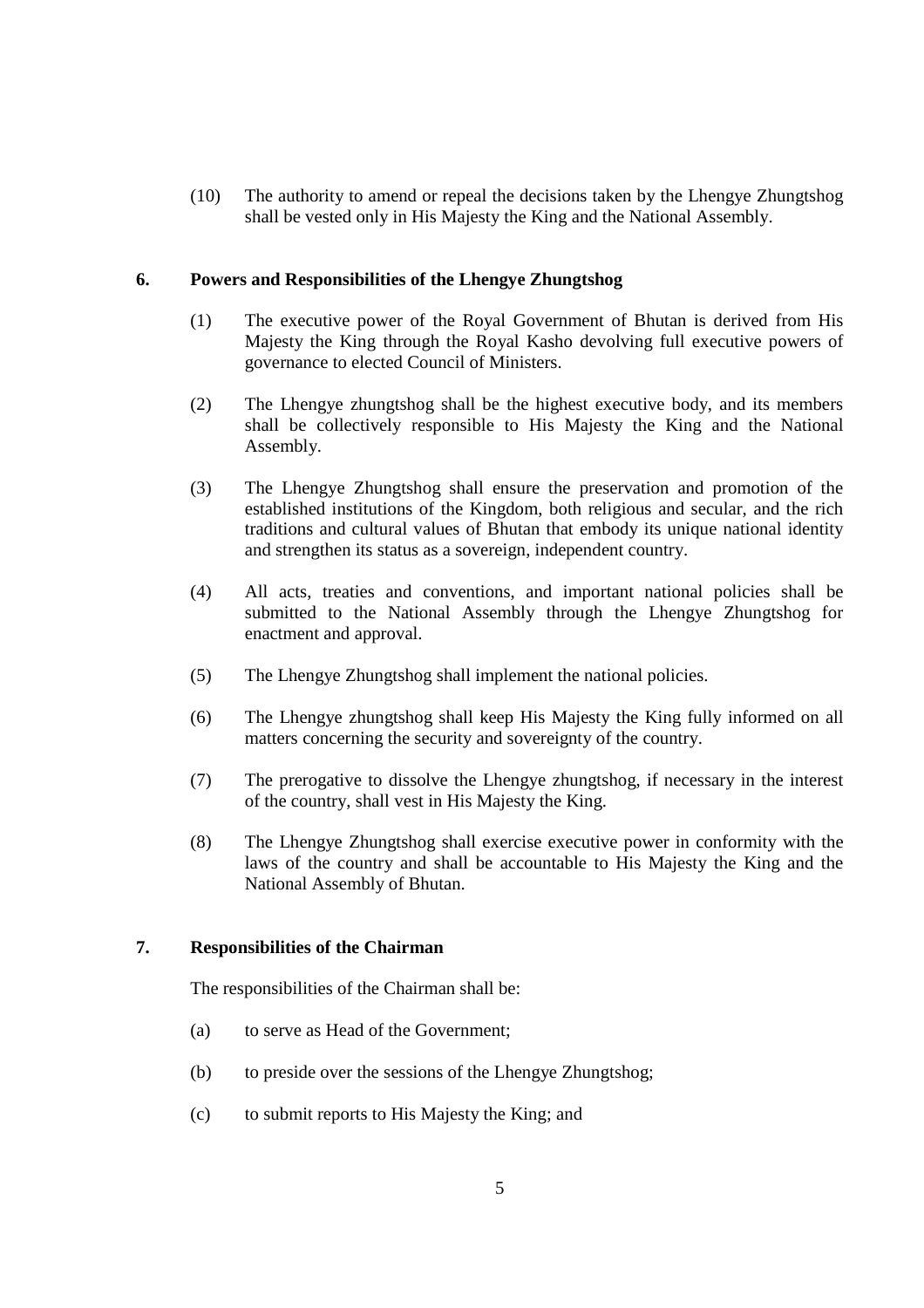(d) to submit reports to the National Assembly.

# **8. Terms of Office**

- (1) A minister may be removed from his/her office under the authority of His Majesty the King if he/she is found to have committed any serious violation of the laws of the land.
- (2) If any member of the Lhengye Zhungtshog attempts to violate or violates the laws of the land or commit treason against the Tsa-Wa-Sum, such matter shall be deliberated in the Lhengye Zhungtshog and submitted to His Majesty the King, and thereafter, if necessary, brought to the attention of the National Assembly.
- (3) Any serious violation of the law by a member of the Lhengye Zhungtshog will not only undermine the credibility of the Executive but also be very detrimental to the interests of the country and the people. It shall, therefore, be incumbent upon all members of the Lhengye Zhungtshog, in particular the Royal Advisory Councillors, in view of Chapter 4.7 of the Royal Advisory Council Chathrim, to bring to the notice of His Majesty the King, to the Lhengye Zhungtshog and the National Assembly, any action by a member which is harmful to the credibility of the Executive and the interests of the country.
- (4) In the event a member of the Lhengye Zhungtshog has to retire from his/her office, he/she shall submit a letter of resignation to His Majesty the King for Royal approval.
- (5) In the event of a vacancy/vacancies caused by the resignation or termination of a member of the Lhengye Zhungtshog, candidates shall be elected through secret ballot by the National Assembly.

# **9. Responsibilities of the Secretary of the Lhengye Zhungshog**

- (1) The Lhengye Zhungshog may appoint a suitable Civil Servant to be the Secretary to the Cabinet through unanimous decision.
- (2) The Secretary to the Cabinet shall:
	- (a) hold responsibilities in cabinet affairs in accordance with such instructions as may be given to him/her by the Chairman;
	- (b) be responsible for arranging the business for, and keeping the minutes of, the meetings of the Cabinet;
	- (c) submit the agenda for discussion by the Cabinet;